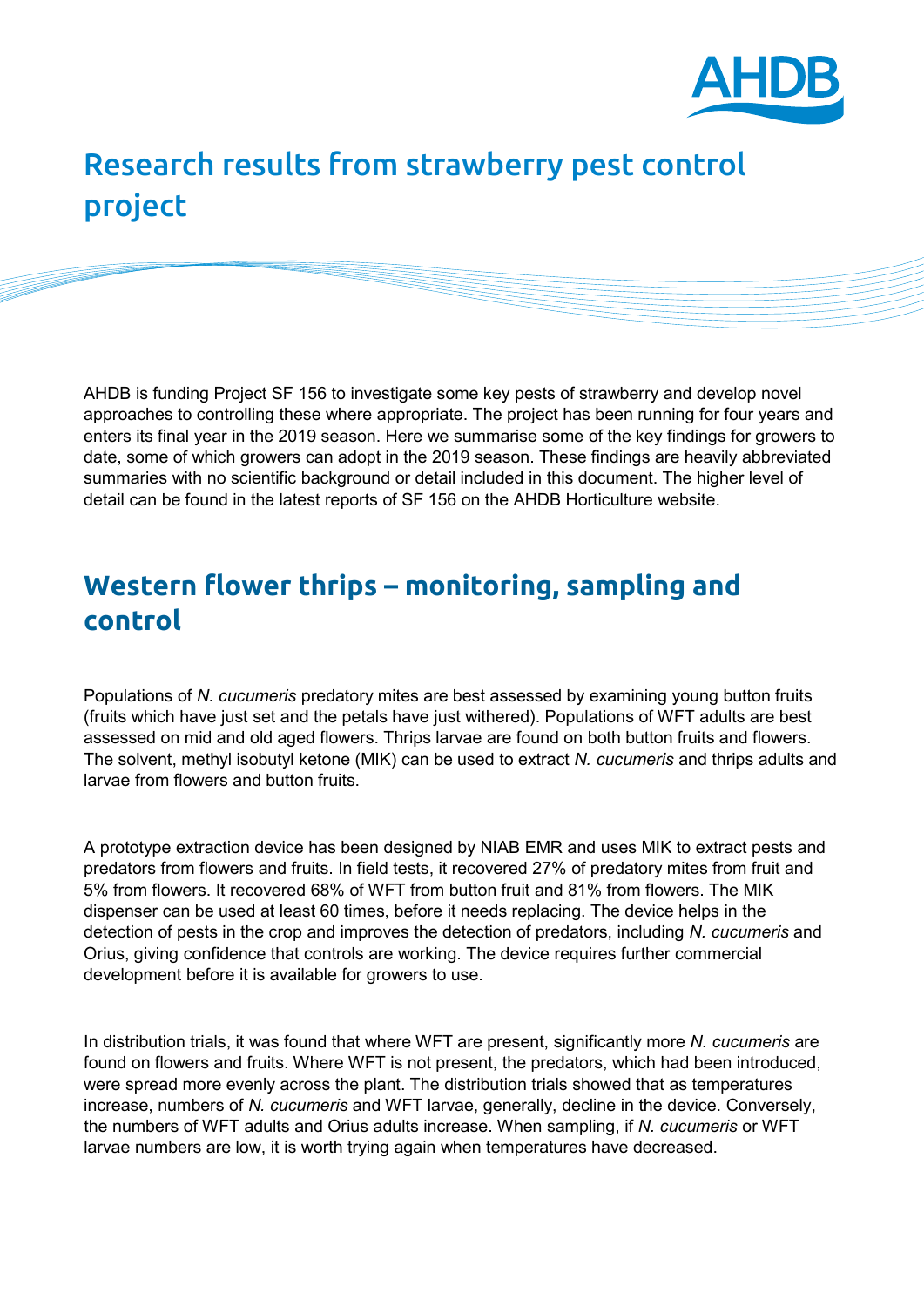In trials to assess Met 52 as a control agent for WFT, bioassays showed that Met 52 sprays killed up to 60% adult WFT in lab trials. Further lab assays showed that Met 52 had minimal effect on natural enemies.

Key results so far:

- There is new guidance on how to assess strawberry crops for the presence of western flower thrips
- An extraction device has been designed to record the presence and levels of pest and predator
- We better understand the distribution of *N. cucumeris* when WFT is present
- Early lab studies show that *Metarhizium anisopiliae* (Met 52) can kill adult WFT and has little effect on natural enemies

## **Investigating other thrips species being found in strawberry crops**

Increasing numbers of different thrips species are appearing in strawberry, notably *Frankliniella occidentalis* (WFT), *Frankliniella intonsa*, *Thrips tabaci* (onion thrips) and *Thrips major* (rubus thrips). Orius offers good control of all of these species, but doesn't establish well every year, depending on weather and temperatures. It is speculated that the predatory banded wing thrips also offers some control of these thrips species. *N. cucumeris* continues to be used by growers and provides successful control of WFT when used with spray programmes that are compatible with the predator.

Key results so far:

- In addition to WFT, some other species of thrips are regularly being found in commercial strawberry crops but we are not yet sure that they are causing damage to the development of flowers and fruits in the same way that WFT does.
- In addition, we need to establish whether they breed in the flowers and whether *N. cucumeris* or other non-pesticide measures can help in the management of these more transient crop invaders.

### **Side effects of crop spraying on** *N. cucumeris*

Early trials showed that a number of fungicide mixes have adverse effects on the populations of *N. cucumeris*. Nimrod/Teldor, Signum/Systhane and Aphox/Rovral all reduced *N. cucumeris* after the third sequential application. In the second year's trials, Calypso and Potassium bicarbonate + Activator 90 were tested over several applications and compared to Nimrod/Teldor but there was no evidence that any of these products/mixes had an adverse effect in that year of the trials.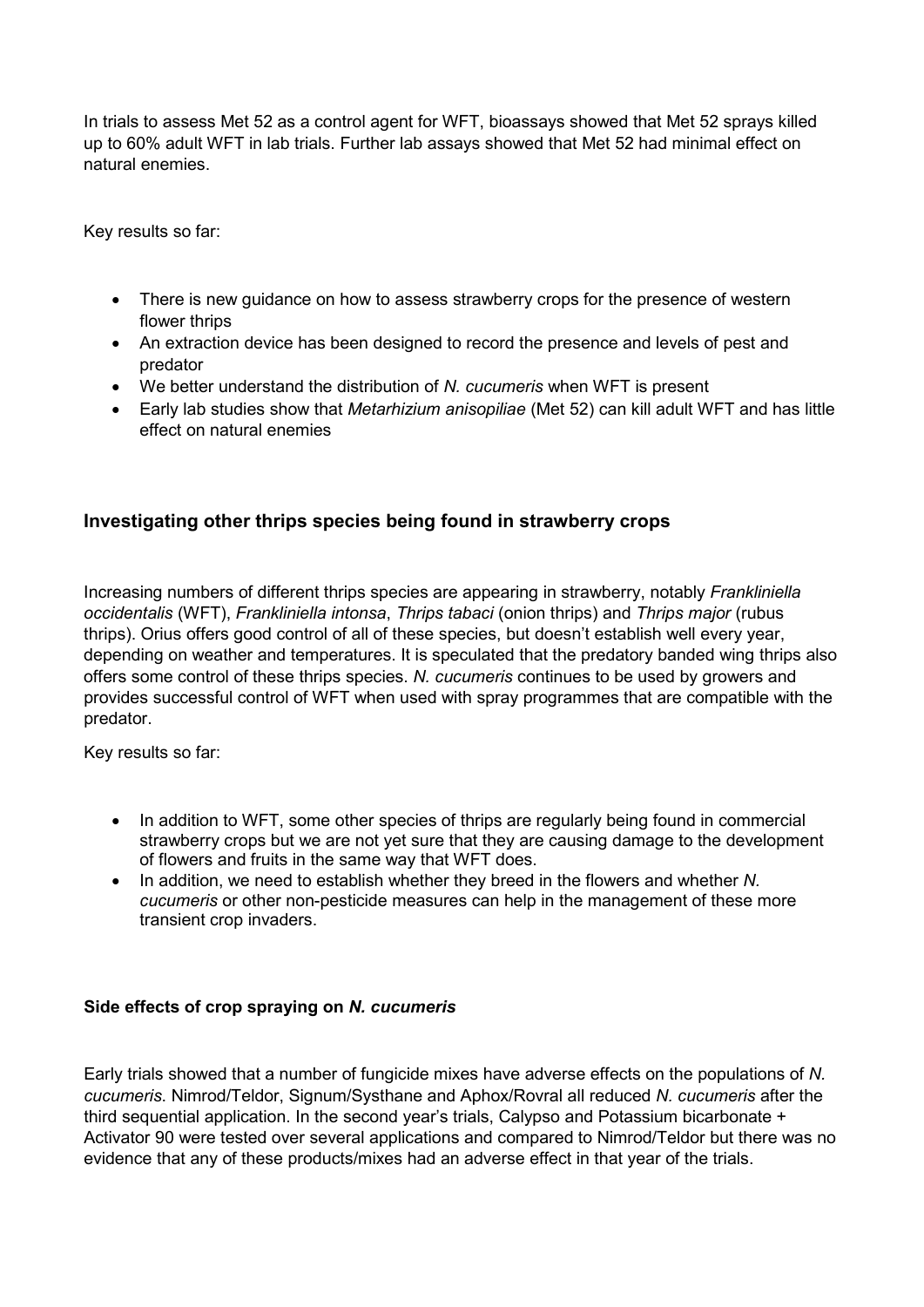Key results so far:

- In some years, certain crop protection product mixes can have an adverse effect on *N. cucumeris*, but only after several sequential applications.
- Growers should carefully consider the timing of tank mixes and the application of *N. cucumeris* in the crop.

#### **Aphid control**

Early work to find improved control methods for potato aphid showed that the use of Hallmark with or without Silwet in tunnel covered field grown crops gave 100% control when applied by knapsack sprayer. Calypso gave moderate control initially, but aphid numbers increased after a few days. Chess with or without Silwet gave no difference to a water control. Better results were achieved when these products were applied to aphids on leaf tissue in controlled cabinet experiments. The scientists concluded that growers need to achieve better coverage and penetration of the plant in commercial control. It is worth growers adopting one of a range of techniques which assess the level of coverage they are achieving in their own crops.

Studies were done on naturally occurring predators for the level of aphid control they achieve. *Aphidius ervi* and *Praon volucre* were assessed in typical weather conditions experienced in early spring. A. ervi needs temperatures >8°C and P. volucre needs temperatures >12°C to be effective. Both will work early in the season at the part of the day when these temperatures are achieved. At lower temperatures, both are less effective and aphid control slows down.

A survey of aphids and their natural predators was undertaken on commercial farms. Potato aphid and the melon and cotton aphid were found to predominate in the season when it was assessed. The predators found included green lacewing, hoverfly larvae, *Aphidius* and *Praon* species. Aphid numbers peaked in early June with predators peaking in early July, so the predator numbers caught up with the pest population and suppressed aphid numbers in July. It was concluded that natural predators could be relied upon to gain control by late summer but other control measures would be required early in the season, for example boosting numbers of parasitoids with early releases of commercially available products.

In a screening trial to assess aphicides for the control of the melon and cotton aphid, three coded products gave excellent control as did Batavia, but Batavia worked more slowly.

Trials were done using garlic planted into bag grown strawberry crops under tunnels. The leaves were cut regularly and placed in the strawberry crop canopy. The strong scent given off is thought to act as a repellent to a number of pests. In these trials, strawberry aphid numbers were reduced, but not thrips numbers. There was no effect on numbers of predatory mites. These trials have only run for one year, so it is too early to make bold recommendations on these results.